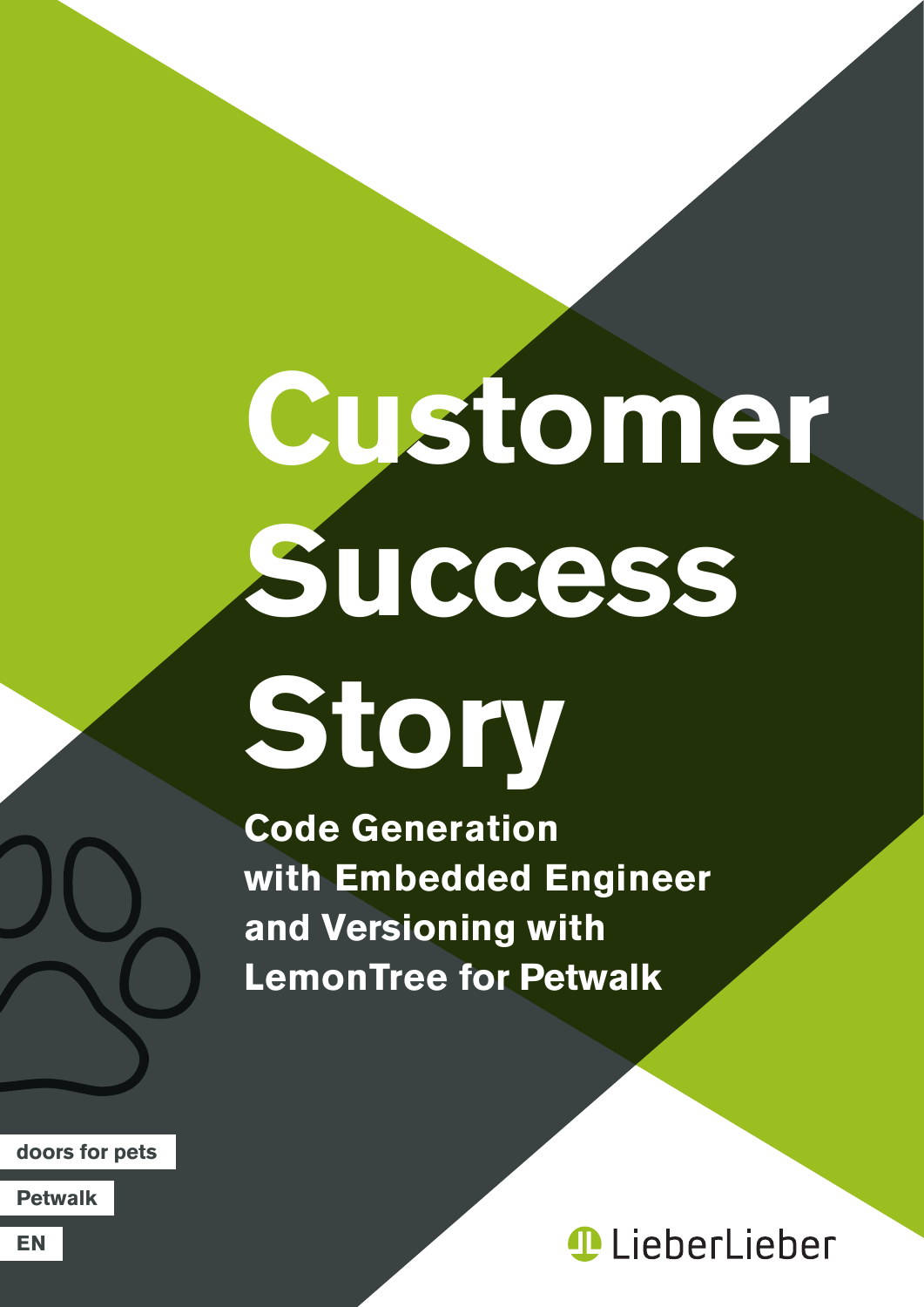## LieberLieber Software: Next-generation doors for cats and dogs

Petwalk, the Austrian specialist for automatic dog and cat doors, is on an expansion course. In order to meet the strict safety regulations required for access to the American market, the company sought the support of LieberLieber. Together, they are now developing a model-based solution that demonstrably meets all safety regulations.

**Wien/Ternitz** – Petwalk Solutions, founded in 2010 as a result of a research project in Ternitz, Lower Austria, specializes in next-generation automatic doors for cats and dogs. And, since pet owners care a great deal about the well-being of their four-legged friends, safety-critical aspects play a major role in Petwalk's door development process for which proven standards from the automotive industry are being used as criteria for development and testing. Klaus Kindl, founder and managing director: "Our doors are subject to demanding security requirements similar to those that apply, for example, to passenger elevators. We must comply with requirements for both the electronic and mechanical components. We are very export-oriented and already deliver to more than 30 countries worldwide; however, in order to be able to export to more complex legal markets such as the USA, we had to start a re-engineering project." The need for a model-based approach soon became apparent, which naturally led to contact with LieberLieber. Daniel Siegl, Managing Director of LieberLieber: "Following my presentation at the Austrian Software Industry Association (VÖSI), the project's objectives soon crystallized during our conversation. Petwalk's use case makes it particularly important to formally demonstrate compliance with the legal requirements on its software. Model-based development is ideal for this."



Klaus Kindl founder and managing director of Petwalk Solutions

Our doors are subject to demanding security requirements similar to those that apply, for example, to passenger elevators. We must comply with requirements for both the electronic and mechanical components. We are very export-oriented and already deliver to more than 30 countries worldwide; however, in order to be able to export to more complex legal markets such as the USA, we had to start a re-engineering project.

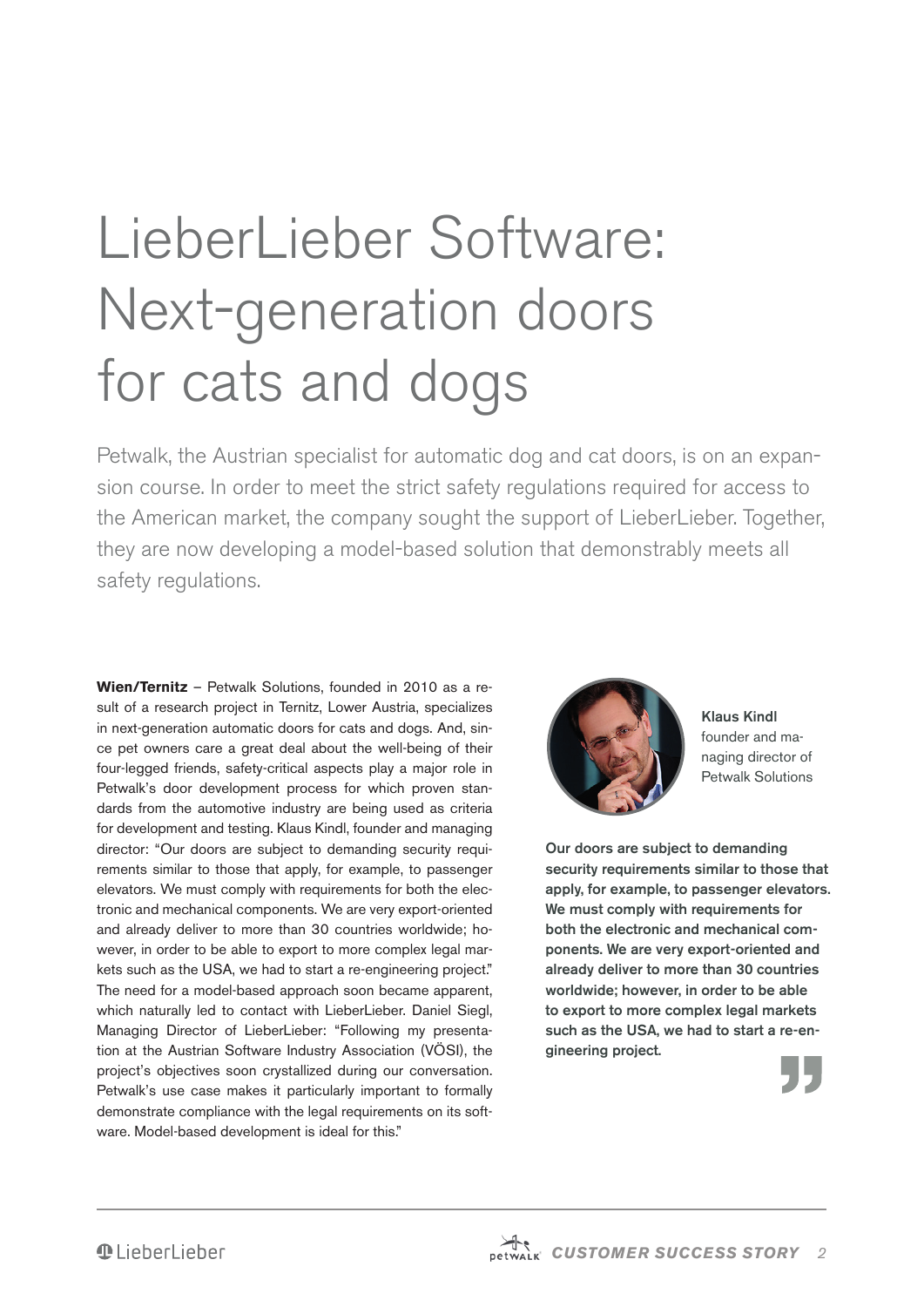

### **Models document the fulfilment of legal requirements**

One big advantage of model-based software and systems development is the fact that compliance with legal requirements can be proven automatically in the model. Since traceability is nowadays mandatory in more and more industries and countries, the use of models is likewise growing in prevalence. Markus Hammer is Managing Director of CertaBit Engineering and fills the role of CTO at Petwalk: "As I have worked with Enterprise Architect in the automotive sector before, I was familiar with the strengths and challenges of this modeling platform. Looking for enhancements I came across LieberLieber's LemonTree and Embedded Engineer, two powerful solutions that extend the capabilities of Enterprise Architect." After initial tests and training, Hammer was quickly convinced of the quality of the LieberLieber extensions. "Embedded Engineer allows us to debug directly in the model. We were able to bring the firmware of our hardware suppliers in-house and we now get much faster, error-free and clearly structured code." Over the course of development the team was confronted with the challenge of versioning and how development cooperation should work. "The ability to block other users had not been implemented into Petwalk's workflow as we would have liked. LemonTree provides us with an optimal solution that supports us in all versioning issues that occur in a team environment," explains Hammer. Ultimately, the simultaneous use of Embedded Engineer and LemonTree provides excellent conditions for upcoming development challenges.



Dipl. Ing. (FH) Markus Hammer, Managing Director of CertaBit Engineering and CTO at Petwalk

As I have worked with Enterprise Architect in the automotive sector before, I was familiar with the strengths and challenges of this modeling platform. Looking for enhancements I came across LieberLieber's LemonTree and Embedded Engineer, two powerful solutions that extend the capabilities of Enterprise Architect.

Embedded Engineer allows us to debug directly in the model. We were able to bring the firmware of our hardware suppliers in-house and we now get much faster, error-free and clearly structured code.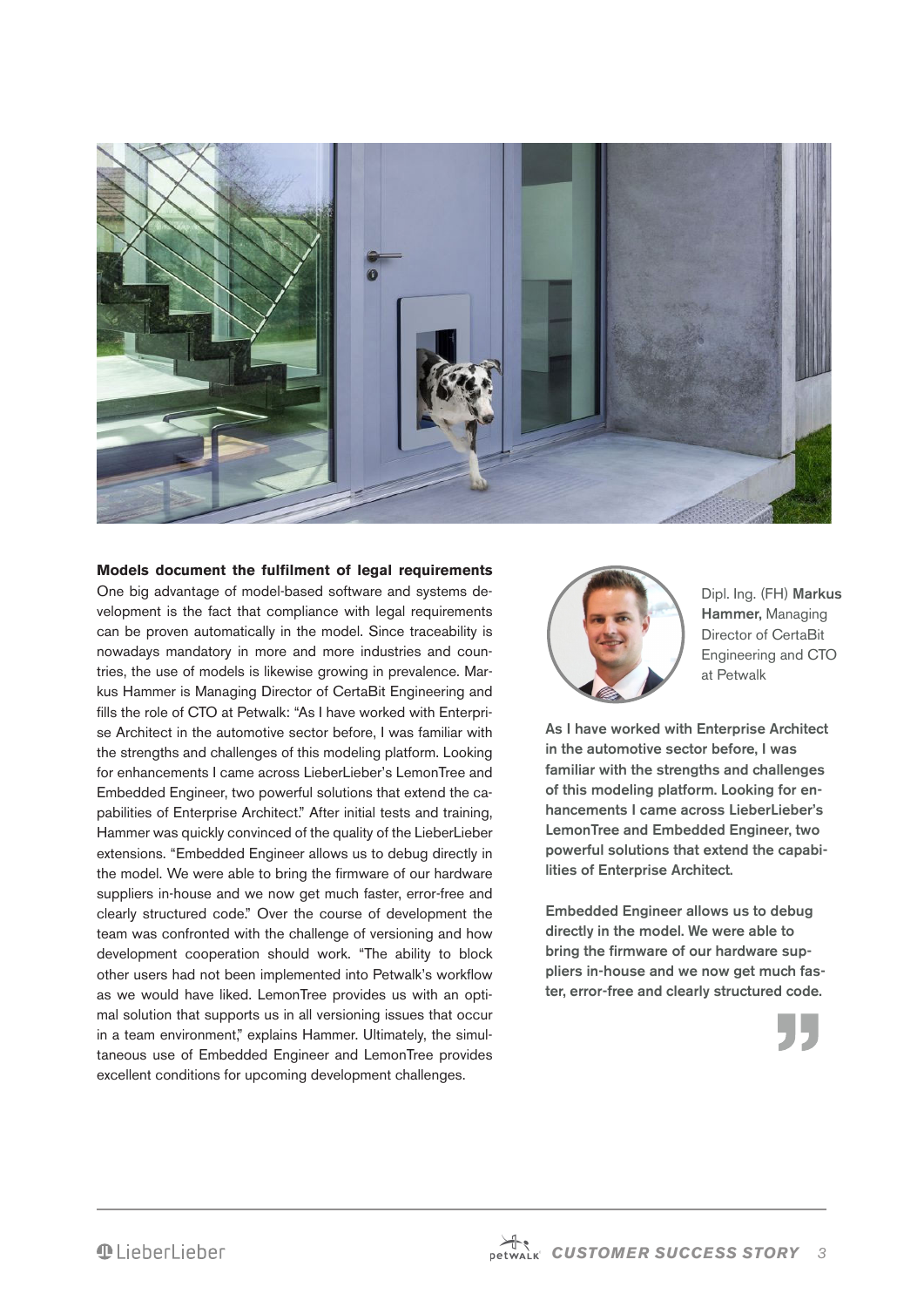**Now, connecting the old and the new is no problem.**  Because the Petwalk door's electronics run on embedded Linux and Windows Embedded, the development team decided to clearly separate old and new functions and connect them via an interface. In this way, existing functions can be easily retained while the new ones can be created right away in the modeling tool. LieberLieber's approach is very pragmatic: You can continue to use existing software and still switch to a model-based approach when it makes sense. This makes it much easier for us to decide on the fly whether or not to take this step. This also allow us to intensify our cooperation with LieberLieber on an ongoing basis, trying out new things over and over again," says Kindl. Petwalk intends to kick off the year 2018 with a splash in the US market: The first prototypes from the re-engineering project are to be presented in January at the Consumer Electronics Show (CES) in Las Vegas.

#### Klaus Kindl

LieberLieber's approach is very pragmatic: You can continue to use existing software and still switch to a model-based approach when it makes sense. This makes it much easier for us to decide on the fly whether or not to take this step. This also allow us to intensify our cooperation with LieberLieber on an ongoing basis, trying out new things over and over again.



#### **About Petwalk**

Petwalk Solutions GmbH & Co KG is an Austrian manufacturer of the first entrance/exit doors suitable for 'passive' homes made especially for cats and dogs, already sold in more than 30 countries around the globe. The patented and award-winning petWALK animal door is the only completely airtight, heat-insulating and burglar-proof animal access system in the world. It can be installed with ease in all kinds of structures, its functionality can be adapted to suit individual tastes, it features contactless pet detection and it opens and closes automatically.

For more information on petWALK, please visit: https://www.petwalk.at